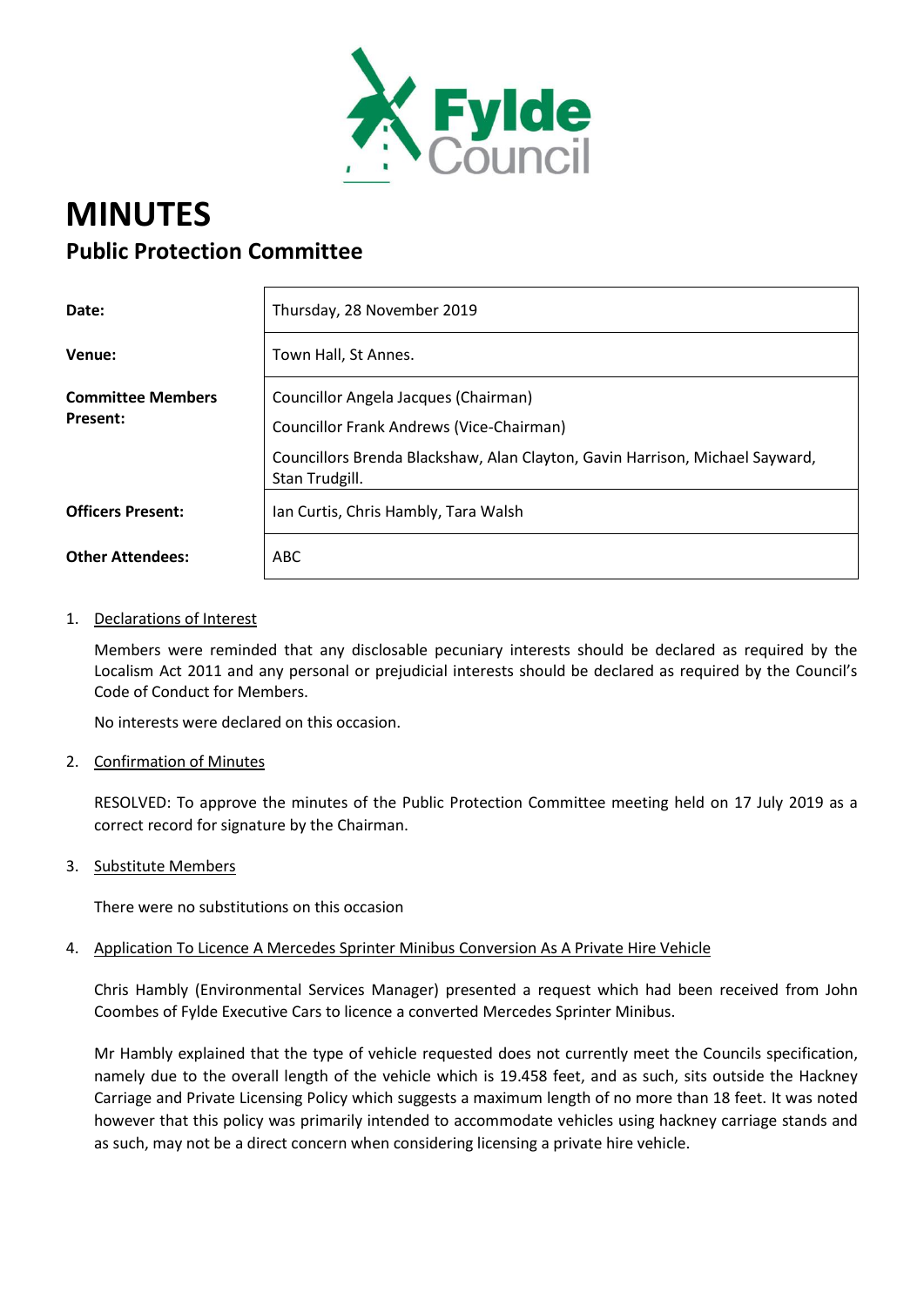#### Minutes – Public Protection Committee – 28 November 2019

Furthermore, the vehicle requested had been manufactured with two front doors, as opposed to three which is required by policy. However, members were informed that this concern could potentially be mitigated by the design of windows/hatches as highlighted in the report.

A number of questions were raised during the discussion of this item. These related to: procedures for deviating from the policy, and the age of the vehicle. These were answered in full by Mr Hambly.

The committee AGREED to licence the Mercedes Sprinter Minibus as a private hire vehicle.

## 5. Caravan Site Licensing- Little Orchard Caravan Park

Chris Hambly (Environmental Services Manager) presented a report in relation to an application which had been received from Mr J and Mrs L Johnson to increase the number of spaces for touring caravans at Little Orchard Caravan Park from 45 to 57. This request would seek to amend condition 1 of the site licence issued on 1st October 2014.

Both the Planning and Licensing teams had been consulted on the application and no objections were made. A response had been received from Lancashire Fire and Rescue Services which sought a number of recommendations for the owners and requested that a suitable site fire risk assessment be implemented.

It was informed that officers also undertook a site visit at the caravan park. All concerns resulting from this had been acknowledged by the owners.

Questions were asked which related to the risk of flooding and the winter storage arrangements at the site. These were answered in full by Mr Hambly.

Following a full discussion, the Committee AGREED to amend Condition 1 of the site licence by increasing the total number of touring caravan pitches at Little Orchard Caravan Park from 45 to 57.

# 6. Application For The Grant Of A Hackney Carriage/Private Hire Drivers Licence -ABC

Chris Hambly (Environmental Services Manager) was invited by the Chairman to present the report. Mr Hambly began by informing members that an application had been received from ABC for the grant of a Hackney Carriage and Private Hire Driver's Licence. The report asked the committee to consider the application and determine if the applicant would be a fit and proper to hold such a licence.

The Disclosure had revealed that the applicant had been barred from working or volunteering in regulated activity with children or adults. Further details of the matter were reported on at the meeting.

The committee went on to invite ABC to address members and to respond to questions. ABC indicated that the incident giving rise to his barring had been the subject of criminal proceedings which had resulted in his acquittal. He was presently awaiting the outcome of representations that he had made to the Disclosure and Barring Service as to why he ought to be taken off the barred list. Following this, the meeting was adjourned to enable a full and frank discussion to be held.

The committee resumed following a full discussion and it was AGREED to reject ABC application on the grounds that while he was on the barred list, the committee were not satisfied he was a fit and proper person. The committee indicated that they would be happy to consider a further application from ABC if his representations to the Disclosure and Barring Service resulted in him being taken off the list. If a further application was made, the committee instructed that it be referred to the committee for consideration.